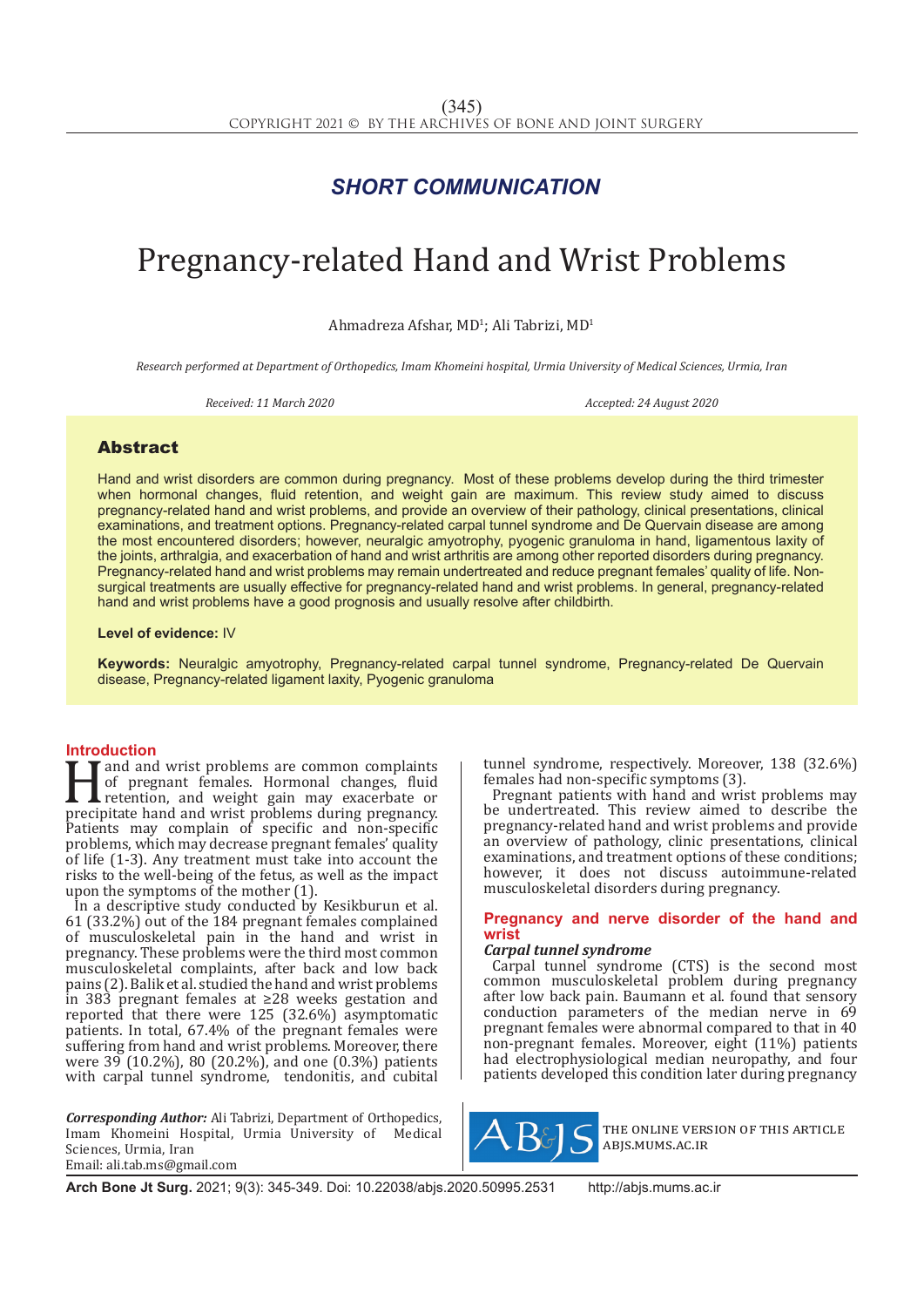THE ARCHIVES OF BONE AND JOINT SURGERY. ABJS.MUMS.AC.IR PREGNANCY-RELATED HAND VOLUME 9. NUMBER 3. MAY 2021

or after childbirth. The authors concluded that pregnancy had induced abnormal median nerve hypersensitivity and median nerve susceptibility to pressure (4).

The reported prevalence of CTS is higher in pregnancy, compared to its prevalence in the general population, and is widely various. The severity of symptoms and functional impairments of CTS in pregnant females are relatively mild compared to that in non-pregnant females; therefore, these conditions may be overlooked by healthcare providers and remain underdiagnosed and undertreated as a result (5). The prevalence of electrophysiological median neuropathy in pregnancy has been reported to be 7%-43%; however,  $31\%$ -62% of patients were reported to have self-reported CTS symptoms during pregnancy. The CTS in pregnancy is usually bilateral and mostly develops in the third trimester of pregnancy when body fluid retention and weight gain reach the maximum. The developed CTS in the first or second trimester usually aggravates in the third trimester (6).

The presenting symptoms of CTS during pregnancy are similar to those in non-pregnant patients. The pregnant patient describes numbness and paresthesia along with the distribution of the median nerve, wrist pain, night awakening, decreased two-point discrimination, as well as thenar muscle atrophy at the later stages (4, 7). Tinel's sign, Phalen's test, and Durkan's test may be positive. The electrophysiological criteria used for the diagnosis of median nerve neuropathy at the wrist in pregnant and non-pregnant females are similar (a sensory latency>3.5 ms and a motor latency>4.5 ms). However, it does not necessarily mean that a pregnant female needs to undergo an electrophysiological examination to confirm median nerve neuropathy at the wrist. Given the fact that surgery is not usually considered a treatment option during the pregnancy and that the symptoms usually resolve after parturition, an electrophysiological examination can be avoided (5, 7).

Pregnant females with CTS have statistically significantly higher levels of fluid retention, compared to pregnant females without CTS (5, 7-8). Patients with gestational hypertension and preeclampsia are more prone to developing CTS. Patients with a higher pregravid body mass index, a history of smoking and alcohol consumption, non-Caucasian ethnicity, alteration in glucose metabolism and diabetes, increased maternal age, tenosynovitis, and CTS symptoms during the previous pregnancies may have a greater risk of developing pregnancy-related CTS (4-10). Depression has not been proven to be a risk factor of CTS development during pregnancy (4).

Pregnancy-related CTS usually has a benign prognosis. The severity of pregnancy-related CTS symptoms usually resolves few weeks after childbirth, and is strongly correlated with loss of the weight gained during pregnancy; however, electrophysiological changes may take a longer time to return to normal limits (8). The repetitive hand movements required for nursing and caring a newborn, along with the residual fluid retention and hormonal changes, may delay complete relief of symptoms in some patients during the childnursing period. In a systematic review study conducted

by Padua et al., >50% of the patients reported that the symptoms persisted even after one year of treatment, and approximately 30% of the patients still had the symptoms after three years (6).

Activity modification, edema control, and wrist splinting keep the wrist in a neutral position and provide symptomatic relief of pregnancy-related CTS. Steroid injection may provide temporary symptom relief in a majority of patients. Steroids can be used safely during pregnancy and lactation, provided they are not contraindicated due to other systemic disorders (5, 7). Surgery is seldom indicated; however, it may be considered when the symptoms and functional impairments are severe, nonsurgical treatments are ineffective, and significant nerve compression is detected in the electrophysiological study. Carpal tunnel surgery under local anesthesia is a safe procedure for the mother and fetus (5, 7-8). The Wide Awake Local Anesthesia No Tourniquet (WALANT) technique may be used in some cases for whom surgery is needed (11).

#### *Neuralgic amyotrophy*

Neuralgic amyotrophy (NA) or Parsonage-Turner syndrome (PTS) is characterized by acute severe pain around the shoulder and arm, followed by weakness, atrophy, and sensory impairment. A probable immunemediated mechanism may trigger NA or PTS during the peripartum period (12).

The upper trunks of the brachial plexus, suprascapular nerve, long thoracic nerve, and axillary nerve are the most commonly involved nerves. The least commonly involved nerves are the anterior interosseous, musculocutaneous, spinal accessory, ulnar, radial, and median nerves. The NA may also involve the autonomous nervous system (12). Brussé and Burke reported a case of recurrent anterior interosseous nerve palsy in a patient during her three subsequent pregnancies (13).

The NA is a clinical diagnosis. Electromyography shows acute denervation with positive sharp waves and fibrillation potentials three to four weeks after the onset of symptoms when electromyography shows chronic denervation and with early reinnervation (polyphasic motor unit potentials). In the acute phase, oral corticosteroid therapy has positive effects on pain and may expedite recovery. Moreover, non-steroidal anti-inflammatory medications and opiates may be prescribed for pain relief. After resolution of the acute pain, physical therapy is recommended to address the residual symptoms (12)

#### **Pregnancy and stenosing tenosynovitis in the hand and wrist**

Fluid retention, edema, and repetitive forceful hand movements may cause stenosing tenosynovitis of the hand and wrist tendons. De Quervain disease or stenosing tenosynovitis of the first extensor compartment is the second most common hand and wrist problem during pregnancy and the postpartum period. Fluid retention during the third trimester of pregnancy and repetitive picking up of the baby in particular positions that are needed for nursing and care of the child predispose the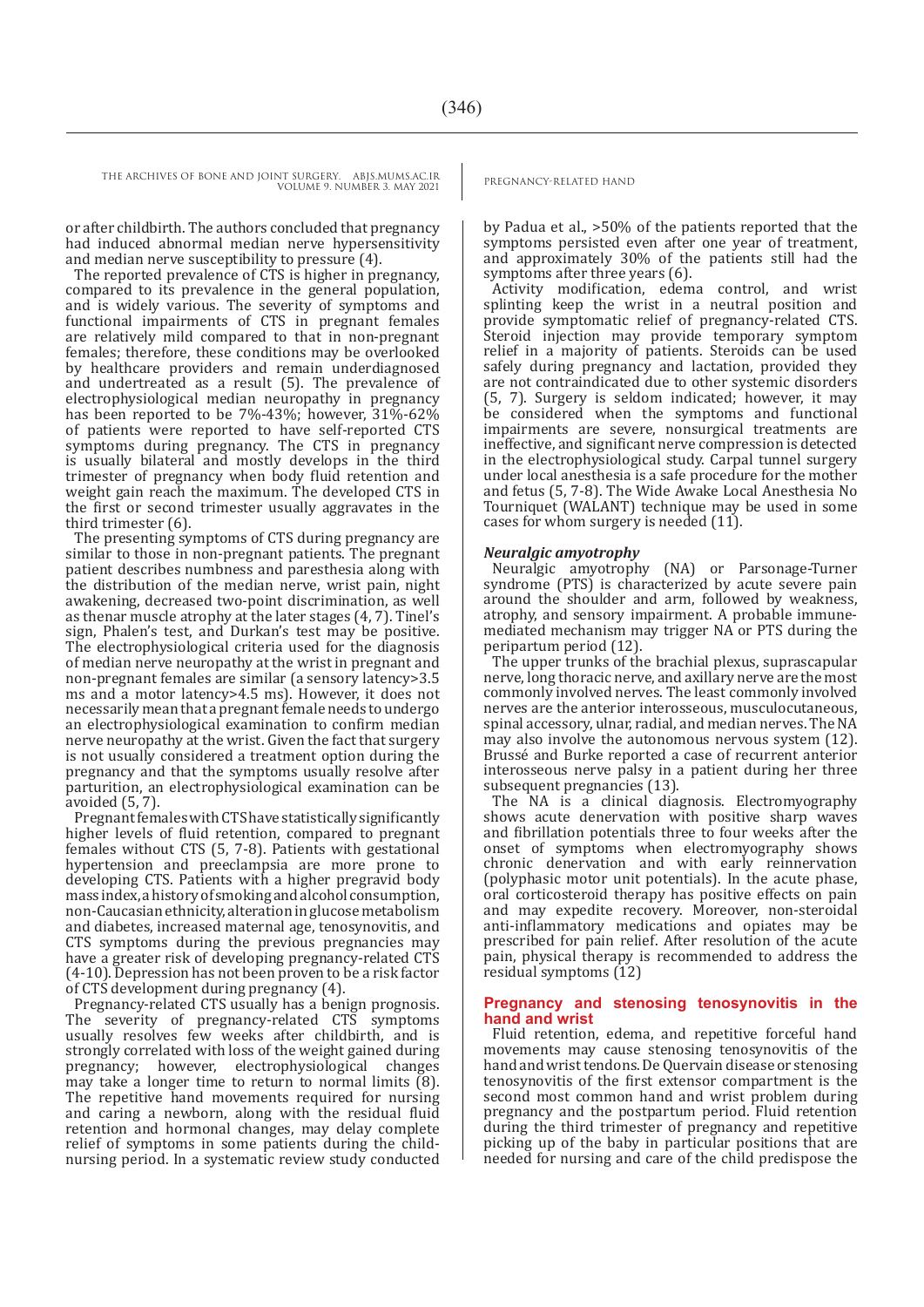patient to De Quervain disease. De Quervain disease has a higher rate of bilateral involvement in pregnant females than in the general population. De Quervain disease is characterized by pain and tenderness over the radial styloid, thickened first extensor retinaculum, and a positive Finkelstein test (14-17).

Read et al. studied the histopathological appearances of post-partum de Quervain's disease on seven wrists. Histopathological examination of the tendon sheaths revealed that myxoid degeneration was responsible for the remarkable thickening observed in the sheath. In addition, characteristic intramural deposits of mucopolysaccharides were present, predominantly in the subsynovial region. However, acute or chronic inflammatory changes were not seen. These findings were similar to those described in patients with de Quervain's disease and unrelated to pregnancy or childbirth (14).

De Quervain disease of pregnancy and breastfeeding is a self-limiting condition and responds well to non-surgical treatments such as thumb splinting, non-steroidal antiinflammatory medications, and corticosteroid injection into the first extensor compartment. The symptoms usually resolve spontaneously after the termination of breastfeeding (14-17). In a randomized prospective study that was conducted on the wrists  $(n=19)$  of 18 pregnant or breastfeeding females with De Quervain disease, it was decided that none of the patients required surgery, and all of them responded well to the non-surgical treatments. On rare occasions that the non-surgical treatments fail to resolve the symptoms within 4-6 months, surgical release of the first extensor compartment can be offered (15, 16).

Cosgrover et al. reported a case of postpartum stenosing tenosynovitis of flexor pollicis longus (FPL). The patient had pain along the flexor surface of the thumb. There was a palpable nodule proximal to the metacarpophalangeal joint of the thumb. On physical examination, the patient demonstrated occasional snapping during flexion and extension of the thumb's interphalangeal joint and was treated with a thumb spica splint and non-steroidal antiinflammatory agents. After one month, the symptoms disappeared, and she had resumed full activity without limitation (17).

#### **Pregnancy and pyogenic granuloma in the hand**

A pyogenic granuloma or lobular capillary hemangioma is a benign vascular tumor. The relationship between pregnancy and estrogen levels and the development of a pyogenic granuloma has been reported. Estrogen regulates the vascular endothelial growth factor (VEGF), which is an angiogenic factor and a probable precursor of this lesion. On rare occasions, the lesion may appear in the hand. Rader et al. have reported five patients with a pyogenic granuloma that developed during the third trimester of pregnancy. They suggested the term epulis gravidarum manum for the pyogenic granuloma in the hand of pregnant females. Pyogenic granuloma is characterized by an exophytic, friable, red-to-yellow nodule that may grow, ulcerate, and bleed easily. After pregnancy, pyogenic granuloma regresses due to the absence of VEGF and decreased estrogen level. Thus, hormonal changes may facilitate the resolution of pyogenic granuloma after parturition. Silver nitrate has been recommended to treat pyogenic granuloma. Its success rate has been reported to be 85% in patients who received treatment for an average of 3.5 weeks. In case pyogenic granuloma bleeds and interferes with activities of daily living of the pregnant females, it needs to be removed. Excision of the lesion is curative; therefore, excision after parturition is the best method to prevent

recurrence (18, 19).

#### **Pregnancy and ligamentous and joint laxity in the hand**

Pregnancy-related hormones particularly relaxin induces generalized ligamentous and joint laxity. Ligamentous and joint laxity may cause-specific and nonspecific hand and wrist problems. In a cohort study of 200 pregnant females, Lindgren and Kristiansson measured the passive abduction of the ring finger. They found that finger joint laxity is a reflection of the constitutional weakness of the connective tissue in pregnancy, and it persists after childbirth. In a multiple regression analysis, the passive abduction angle of the left ring finger in early pregnancy and the number of previous pregnancies were positively, significantly, and independently associated with the incidence of back pain in late pregnancy and during the postpartum period (20).

Calguneri et al. studied the changes in peripheral joint laxity occurring during pregnancy in 68 females using the finger hyper-extensometer to quantify laxity at the metacarpophalangeal joint of the index finger. There was a significant increase in joint laxity during the third trimester of pregnancy, compared to the postpartum readings from the same individuals. When primigravid and multigravida females were compared, a highly significant increase in laxity was found in females having their second baby (21).

Miller et al. reported a case of scaphoid subluxation because of scapholunate ligamentous laxity in a postpartum female who had complete resolution of scaphoid subluxation four months after stopping lactation (22).

Regarding the preponderance of carpometacarpal (CMC) joint arthritis in females, Wolf et al. studied the effect of relaxin on the anterior oblique ligament of the thumb. The authors found receptors for relaxin in the anterior oblique ligament that causes CMC joint laxity. They suggested that relaxin may play a role in ligamentous laxity and the development of CMC joint arthritis (23).

The symptoms of ligamentous and joint laxity in the hand of pregnant females may be alleviated with the use of a splint. Generally, the symptoms of joint laxity resolve spontaneously within 6 months after stopping lactation, and surgery is not required (22,23).

#### **Pregnancy and small joint arthralgia and arthritis in the hand**

Pregnancy may induce small joint arthralgia and exacerbation of arthritis in the hand similar to rheumatoid arthritis. Only one study was found describing these conditions in pregnant females (24). In a prospective study of 157 pregnant females with no history of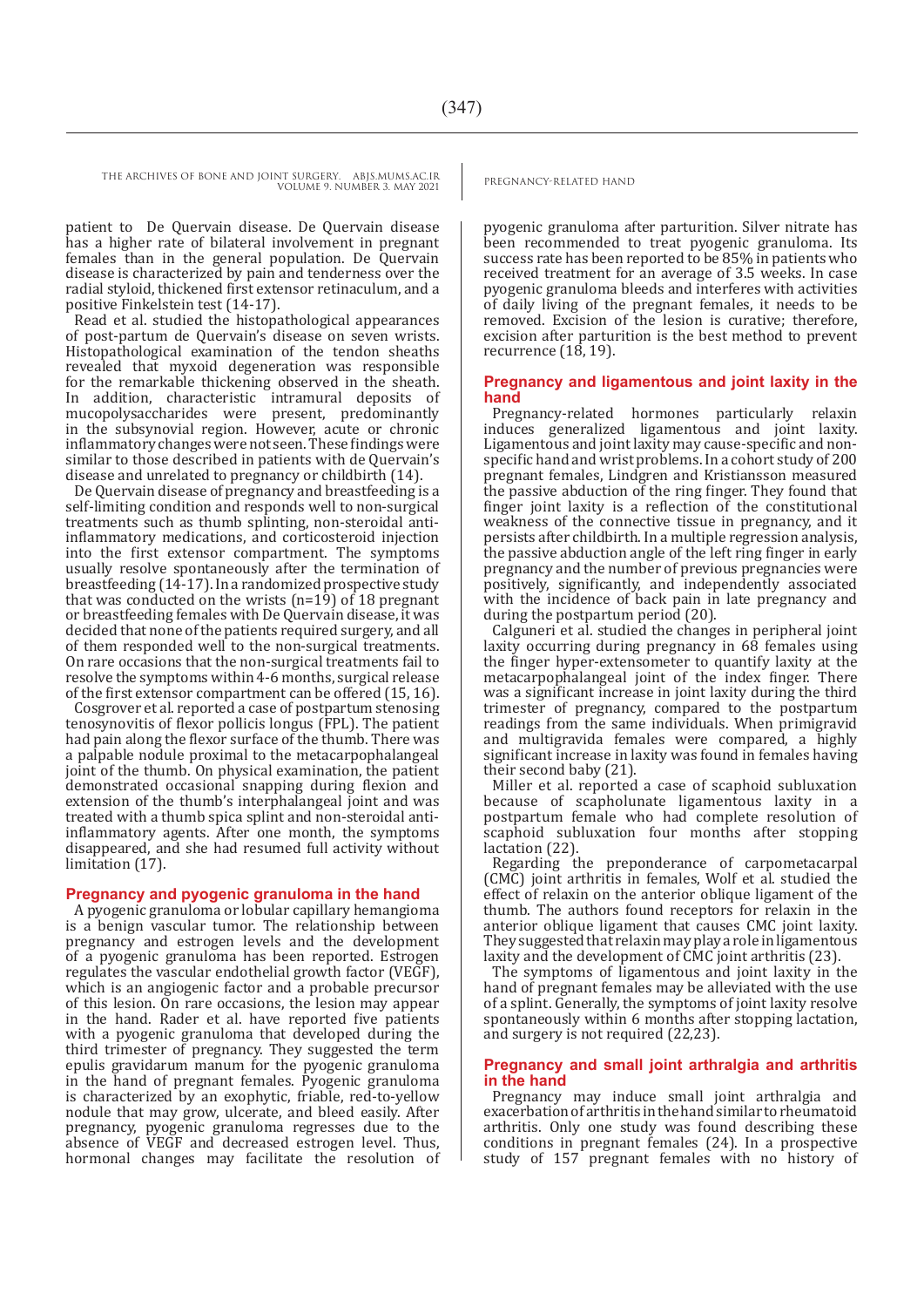THE ARCHIVES OF BONE AND JOINT SURGERY. ABJS.MUMS.AC.IR PREGNANCY-RELATED HAND VOLUME 9. NUMBER 3. MAY 2021

rheumatic diseases, 22 (14.0%) and 14 (8.9%) females had arthralgia and exacerbation of arthritis, respectively, in the small joints of hands. Arthralgia and arthritis developed during the third trimester of pregnancy in all patients except one. Rheumatoid factor and antinuclear antibody were negative in all patients with arthritis. The symptoms of arthralgia and arthritis of the small joints of the hand resolved spontaneously and immediately after delivery in all patients. The authors have concluded that it may be a different disease entity (24). Further studies on pregnant females are needed to evaluate the role of pregnancy in the development of small joint arthralgia and arthritis in the hand and the way it should be treated.

#### **Summary**

Hand and wrist problems may decrease pregnant female's quality of life. However, these conditions are benign, self-limited, and temporary with expected resolution following pregnancy.

Most hand and wrist problems develop during the third trimester of pregnancy, when the hormonal changes,

fluid retention, and weight gain reaches the maximum. Pregnancy-related CTS and De Quervain disease are the most encountered disorders; however, NA, pyogenic granuloma in the hand, ligamentous laxity of the joints, arthralgia, and exacerbation of arthritis in the hand and wrist have been reported as well. Non-surgical treatments are usually effective for pregnancy-related hand and wrist problems. In general, pregnancy-related hand and wrist problems have a good prognosis and usually resolve after childbirth. However, some problems may persist during the postpartum period.

Conflicts of interest: There is no conflict of interest of any kind in preparing of this study.

Ahmadreza Afshar MD1 Ali Tabrizi MD1 1 Department of Orthopedics, Imam Khomeini Hospital, Urmia University of Medical Sciences, Urmia, Iran

### **References**

- 1. Humbyrd CJ, LaPorte DM. Hand surgery: considerations in pregnant patients. J Hand Surg Am. 2012; 37(5):1086-1089.
- 2. Kesikburun S, Güzelküçük Ü, Fidan U, Demir Y, Ergün A, Tan AK. Musculoskeletal pain and symptoms in pregnancy: a descriptive study. Ther Adv Musculoskelet Dis. 2018;10(12):229-234.
- 3. Balık G, Sabri Balık M, Ustüner I, Kağıtcı M, Sahin FK, Güven ES. Hand and wrist complaints in pregnancy. Arch Gynecol Obstet. 2014;290(3):479-483.
- 4. Baumann F, Karlikaya G, Yuksel G, Citci B, Kose G, Tireli H. The subclinical incidence of CTS in pregnancy: assessment of median nerve impairment in asymptomatic pregnant women. Neurol Neurophysiol Neurosci. 2007; 2;2(3).
- 5. Meems M, Truijens S, Spek V, Visser LH, Pop VJ. Prevalence, course and determinants of carpal tunnel syndrome symptoms during pregnancy: a prospective study. BJOG. 2015;122(8):1112-1118.
- 6. Padua L, Di Pasquale A, Pazzaglia C, Liotta GA, Librante A, Mondelli M. Systematic review of pregnancyrelated carpal tunnel syndrome. Muscle Nerve. 2010;42(5):697-702.
- 7. Osterman M, Ilyas AM, Matzon JL. Carpal tunnel syndrome in pregnancy. Orthop Clin North Am.  $2012;43(4):515-520.$
- 8. Finsen V, Zeitlmann H. Carpal tunnel syndrome during pregnancy. Scand J Plast Reconstr Surg Hand Surg. 2006;40(1):41-45.
- 9. Mora AN, Blazar PE, Teplitz BA, Rogers J, Economy K, Earp BE. Prospective evaluation of the incidence and persistence of gestational carpal tunnel syndrome. J Hand Surg Am. 2018;43(9):S9.
- 10.Ablove RH, Ablove TS. Prevalence of carpal tunnel syndrome in pregnant women. WMJ. 2009;108(4): 194-196.
- 11.Steiner MM, Calandruccio JH. Use of Wide-awake Local Anesthesia No Tourniquet in Hand and Wrist Surgery. Orthop Clin North Am. 2018;49(1):63-68.
- 12.Stutz CM. Neuralgic amyotrophy: Parsonage-Turner Syndrome. J Hand Surg Am. 2010;35(12):2104-2106.
- 13.Brussé CA, Burke FD. Recurrent anterior interosseous nerve palsies related to pregnancy. J Hand Surg Br. 1998;23(1):102-103.
- 14.Read HS, Hooper G, Davie R. Histological appearances in post-partum de Quervain's disease. J Hand Surg Br. 2000;25(1):70-72
- 15.Avci S, Yilmaz C, Sayli U. Comparison of nonsurgical treatment measures for de Quervain's disease of pregnancy and lactation. J Hand Surg Am. 2002; 27(2):322-324.
- 16.Capasso G, Testa V, Maffulli N, Turco G, Piluso G. Surgical release of de Quervain's stenosing tenosynovitis postpartum: can it wait?. Int Orthop. 2002;26(1):23-25.
- 17.Cosgrover JL, Welch DA, Richardson GS, Nichlas JJ. Diaper doer's: stenosing tenosynovitis in the postpartum period. Clin Rehabil.1987;1(1):219–223.
- 18.Rader C, Piorkowski J, Bass DM, Babigian A. Epulis gravidarum manum: pyogenic granuloma of the hand occurring in pregnant women. J Hand Surg Am. 2008;33(2):263-265.
- 19.Khan ES, Ariff MS, Eshagroni A, Haflah NHM, Abdullah S, Sapuan J. Giant pyogenic granuloma gravidarum of the hand. IntMed  $\int$  Malays. 2014;13(2):55–58.
- 20.Lindgren A, Kristiansson P. Finger joint laxity, number